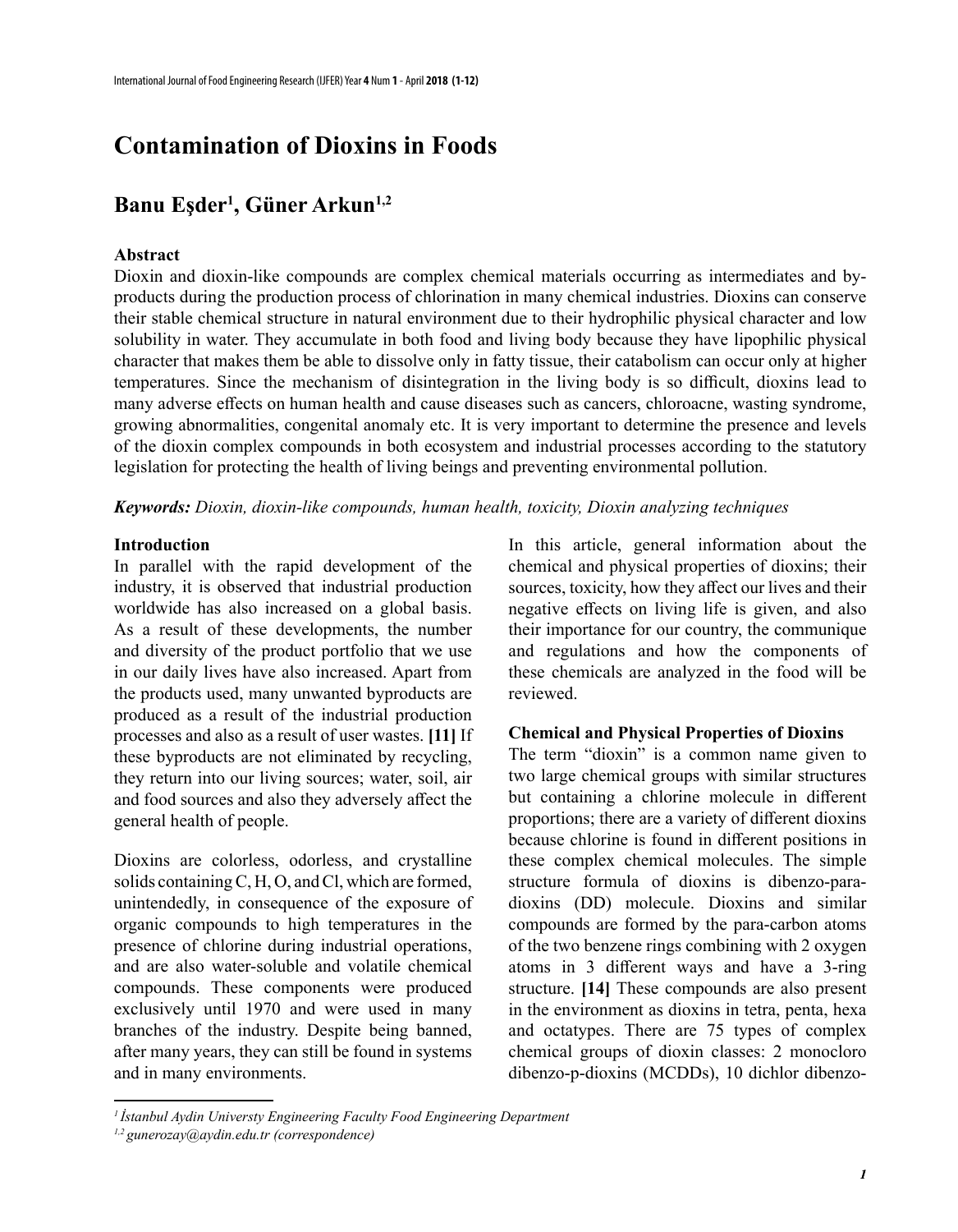p-dioxins (DCDDs), 14 trichlor dibenzo-p-dioxins (TrCDDs), 22 tetrachlor dibenzo-p-dioxins (TCDDs), 14 pentachlor dibenzo-p-dioxins (PeCDDs), 10 hexachlor dibenzo-P-dioxins (HxCDDs), 2 heptachlor dibenzo-p-dioxins (HpCDDs) and 1 octachlor dibenzo-p-dioxins (OCDD). The numbers in the naming of complex structures vary depending on where the chlorine atom is located in the structure of the compound. **[15]**



**Picture 2.1.1:** Chemical structure of dibenzo-pdioxin(DD)molecule(URL 1)

There is a strong bond between the number of chlorine in the dioxins and the position of the molecule in the molecule to the stable structure; it is generally known that those containing 4 or more chlorine atoms form a more stable structure than other types of molecule structures, which makes their catabolism very difficult. Another characteristic of the chlorine atoms found in dioxins is that they play a role in determining the toxicity of the structure. When the number of chlorine molecules is high, the toxicity is high because the catabolism in the liver becomes significantly difficult. In other words, chlorine atoms make up the structure of the molecule that has a higher electron affinity.

As a result, these complex molecules bind to Ah receptors in the body and cause the formation of carcinogenic effects to start. When dibenzo-pdioxin (DD) molecule is examined, the structure can be easily catabolized as a result of the absence of chlorine in the atomic structure, and in the liver turns into mercapturic acid removed from the body by way of excreting the toxic property

that is less than others. Other dioxins containing chlorine atom cannot be catabolized in the liver and excreted from the body, therefore they become accumulated in the body; this type of pollution is called "persistent organic pollution (POP)".

The chemical and physical properties of the whole family of dioxin chemical complex compounds were not investigated, and it was determined that dioxins have hydrophobic properties that are not soluble in water and are not dissolved in water. For this reason, the catabolism in the living structures are very difficult; and these compounds, containing lipophilic properties, can be stored in the fat tissues of living organisms and are also called "environmental contaminants" which are stable in nature. **[1]**

In order to name a compound as dioxin, it must contain the following properties:

1. The molecule must combine with 2 oxygen atoms of carbon atoms of the para position of two benzene rings in 3 different ways to represent 3-ring structural properties,

2. The molecule must combine to Ah receptors,

3. It should be able to accumulate the compound by showing lipophilic properties, and thus by passing through the food chain without collapsing between living things,

Dioxins are considered to be the most toxic chlorinated organic compounds, and the most toxic ones are tetra-, penta-and hexachlor chemical complex compounds in the groups (2,3,7,8-tetrap-dioxins (TCDD), 2,3,7,8-penta-p-dioxins (PeCDD)... as.). **[2]**



**Picture 2.1.2:** Chemical structure of 2,3,7,8-tetra-p-dioxin (TCDD) molecule (URL 2)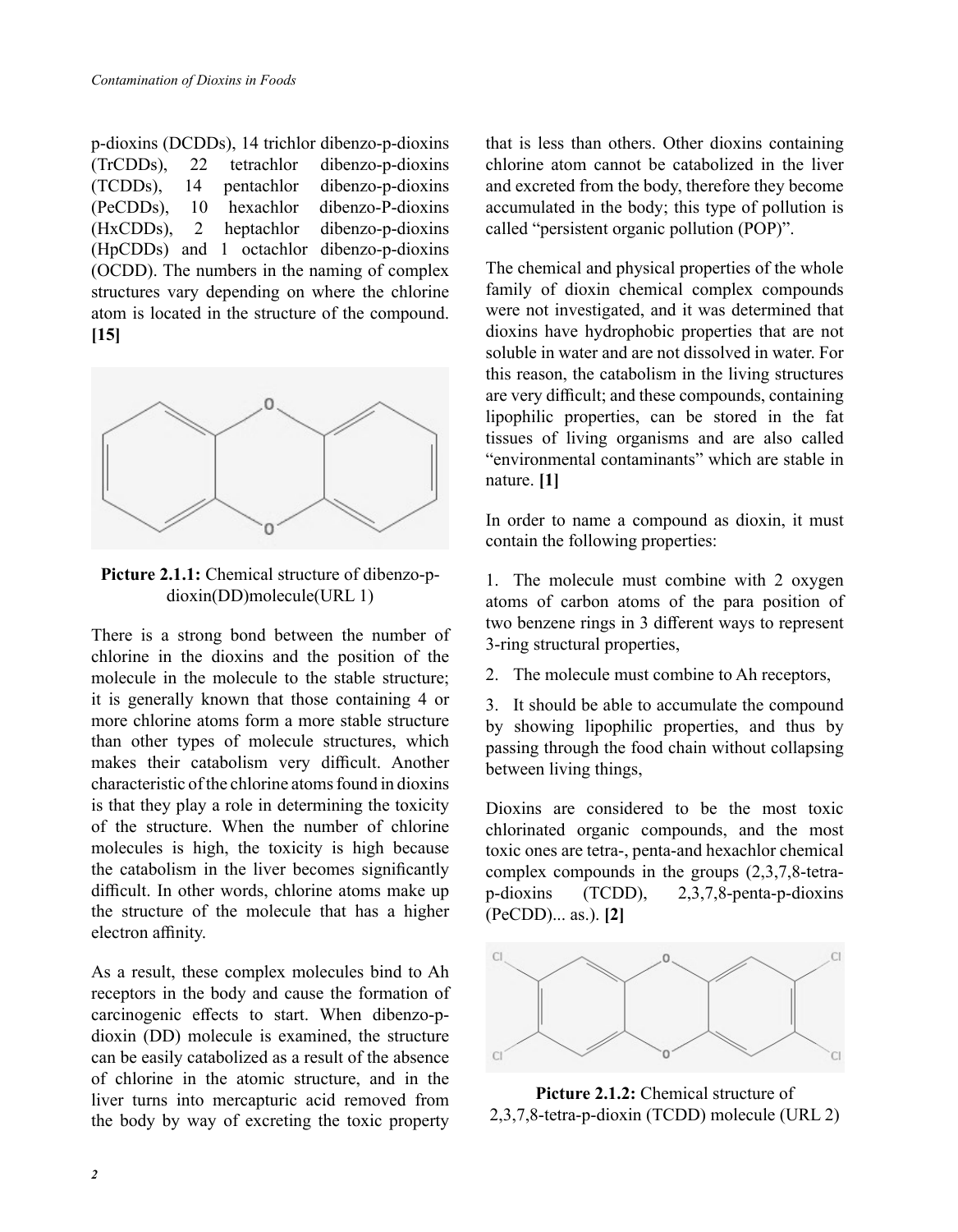The physical properties of dioxins are used for describing how they can be found in the environment. Because dioxins and their derivatives have hydrophobic properties, they do not dissolve much in water and therefore have the low vapor pressure. Due to these properties, they are able to dissolve very quickly to the gas phase in the atmosphere more than they can in water.

They are resistant to environmental conditions because of the high temperatures and stable compounds of dioxins, thus they can increase their concentration in the living body and cause toxic effects to be observed over time.

The chemical and physical properties of dioxin complex molecular species are examined in detail and given in Table 2.2.1;

| Chemical<br>& Physical<br>Properties                         | <b>TrCDD</b>                                                        | <b>TCDD</b>                                                             | PeCDD                                                                   | <b>OCDD</b>                                                                                    |
|--------------------------------------------------------------|---------------------------------------------------------------------|-------------------------------------------------------------------------|-------------------------------------------------------------------------|------------------------------------------------------------------------------------------------|
| Molecular Weight                                             | 287.5                                                               | 322                                                                     | 356.4                                                                   | 459.8                                                                                          |
| Color                                                        | Colorless Whi                                                       | te/Colorless                                                            | Colorless                                                               | N/D                                                                                            |
| <b>Physical State</b>                                        | Solid                                                               | Crystal/Solid                                                           | Solid                                                                   | N/D                                                                                            |
| <b>Melting Point</b>                                         | 163 <sup>o</sup> C                                                  | 306 °C                                                                  | 206 °C                                                                  | 332 <sup>0</sup> C                                                                             |
| <b>Boiling Point</b>                                         | 374 <sup>0</sup> C                                                  | 446.5 °C                                                                | N/D                                                                     | 510 °C                                                                                         |
| Density (at $25^{\circ}$ )                                   | N/D                                                                 | $1.827$ g/mL                                                            | N/D                                                                     | N/D                                                                                            |
| Solubility<br>Water (at $25^{\circ}$ )                       | $4.75x10^{-3}$<br>mg/L $20^{\circ}$ C                               | $3.2x10^{8}$ mg/L $20^{0}$ C                                            | $1.18x10^{8}$ mg/L $20^{0}$ C                                           | $7.4x10^{-8}$<br>mg/L $20^0C$                                                                  |
| Vapor Pressure<br>(at 25 <sup>0</sup> )                      | $6.46x10^{8}$ mm<br>Hg                                              | $7.4x10^{-10}$ mm Hg                                                    | $6.6x10^{-10}$ mm Hg                                                    | $8.25x10^{-13}$<br>mm Hg                                                                       |
| Henry's Law<br>Constant (at $25^{\circ}$ )                   | 37.9x10 <sup>-6</sup> atm.<br>$m^3/mol$                             | $101.7x10^{-6}$ atm.m <sup>3</sup> /<br>mol                             | $2.6x10^{-6}$ atm.m <sup>3</sup> /mol                                   | $6.74x10^{-6}$<br>atm.m <sup>3</sup> /mol                                                      |
| Degradation<br>(Atmospheric<br>Lifetime)                     | 0.9 <sub>day</sub>                                                  | 2 days                                                                  | 2.4 days                                                                | 9.6 days                                                                                       |
| Conversion<br>factors in air at<br>$(25\frac{9}{760}$ mm Hg) | $1 \text{ mg/m}^3$ =<br>$0.0850$ ppm<br>1 ppm = $11.76$<br>$mg/m^3$ | $1 \text{ mg/m}^3 = 0.0759$<br>ppm<br>1 ppm = $13.17$ mg/m <sup>3</sup> | $1 \text{ mg/m}^3 = 0.0686$<br>ppm<br>1 ppm = $14.58$ mg/m <sup>3</sup> | $1$ mg/m <sup>3</sup> =<br>0.0532 ppm<br>$1$ ppm $=$<br>$18.81 \text{ mg}$ /<br>m <sup>3</sup> |

**Table 2.2.1:** Properties of Dioxin Compounds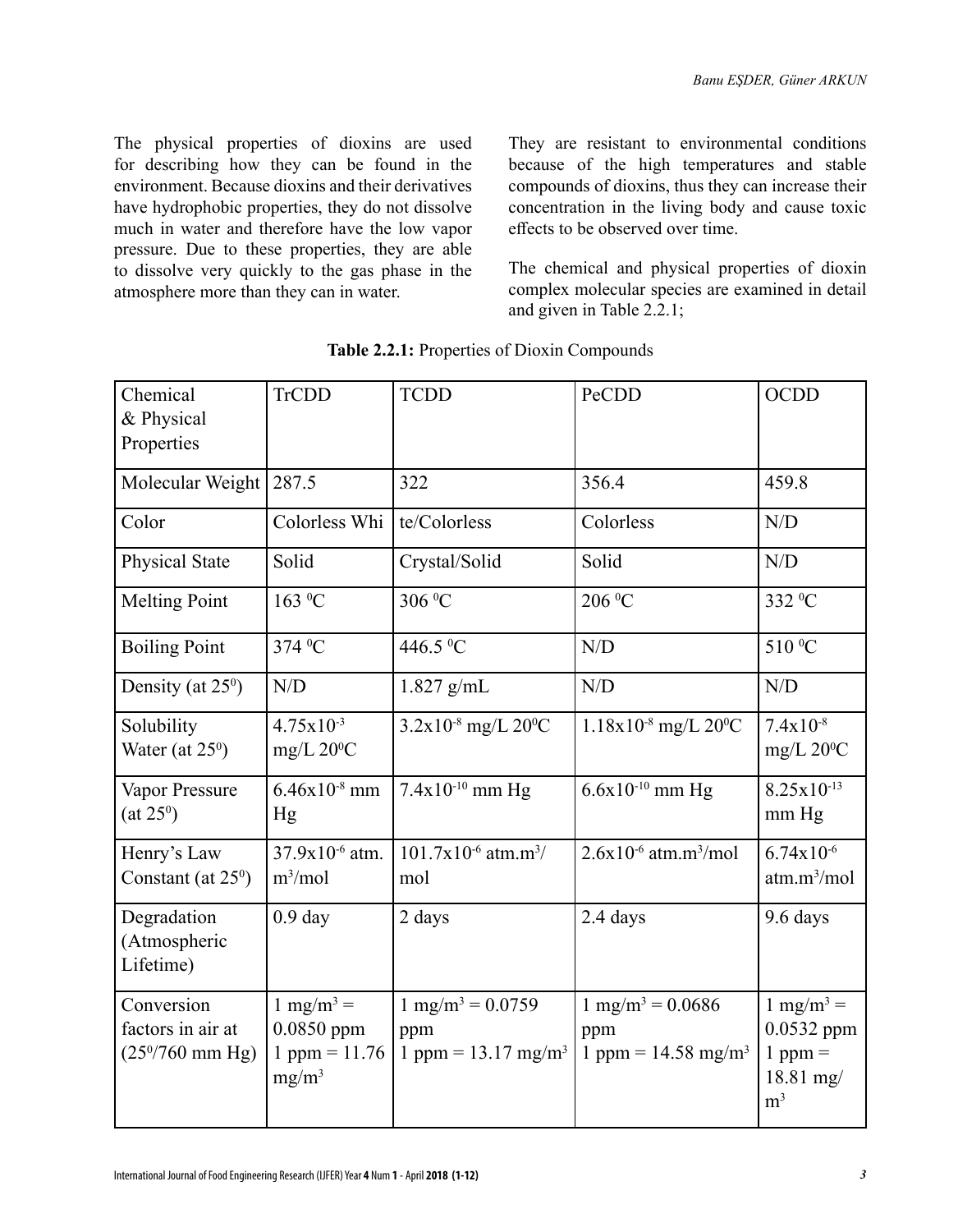#### **Sources of Dioxins**

The paper production industry is shown as one of the most important sources that cause dioxin pollution in the environment. The paper containing chlorophenol chemicals used in the packaging process for the preservation of raw materials contaminates the environment.

Three types of chemical manufacturing processes bleaching of wood pulp in paper manufacturing, chlorine, and chlorine-derivative manufacturing, and halogenated organic chemical manufacturing lead to the production of DLCs; DLCs, primarily the 2,3,7,8-tetrachlorodibenzo-p-dioxin (TCCD). Due to the formation of high-rate carcinogenic byproducts in result of these processes, restrictions have been introduced in many countries and in the new century many research studies related to this subject has been carried out. The industrial processes especially applied in Scandinavia, the USA, Canada and Sweden are changed to ECF bleaching method, in other words, using chlorine dioxide chemical production and/or TCF bleaching method, that is, chlorinated processes are preferred.

The amount of chlorine atom charge increases depending on the amount of salt increased in the logs carried overseas. It is also known that hydrocarbon structure, such as lignin in wood, has an important effect on dioxin formation and, during overseas transportation, it creates chlorinated dioxin molecules that are more dangerous in a chemical process with chlorine atoms. In addition, it pollutes the environment with liquid wastes and/ or atmospheric conditions and affects the food chain. **[16]**

During the production of various chlorophylls used as fungal, insecticide and bactericide, dioxin is released as a by-product especially in the presence of copper. **[22]** As a result of many pesticides and industrial-chemical processes, chlorophenols and chlorophenolic herbicides (2,4,5-T) are released as byproducts. The determination of these products was based on the years 1986, and these and similar by-product formation processes have been banned in today's manufacturing processes.

There are TCDD isomers at 2000-5000 ppm levels in commonly used pharmaceutical materials (Medicine, Dentistry, and cosmetic products).

Recently, polymer-based products are used for making our lives easier. The products that may contain dioxin are plastic plates and glasses, PET bottles, foam materials, paper tissues, milk and juice cartons, children's diapers and napkins. **[4]** These materials i.e. plastic bottles containing liquids, being exposed to high temperatures –kept under the sun, hot liquid contact, over keeping in the package-may result in contamination of dioxin.

Natural disasters such as the eruption of volcanoes and forest fires are also result in dioxin release to the atmosphere. In addition, as a result of the combustion reactions of hospital (medical waste), home, sewage, and city residues, many dioxins are exposed to the air and, as stated previously, they can be dispersed to distant areas by atmospheric formations such as air currents, winds, rain, etc. from the environment where their destructions/ degradation are not very easy **[22].** The largest source of dioxin contamination in the atmosphere is the OCDD and its components (Germany 47% and Netherlands 82%).

Ignition processes are one of the primary sources of industrial dioxins. **[3]** As a result of many burning reactions, organic and inorganic chlorinated dioxin chemical sources are obtained as byproducts. Organic materials that are not fully burnt provide a ready environment for the presence of carbon in ash and the formation of dioxin-form chemical compounds. More organic matter and less burnt matter contribute to the formation of a highform dioxin chemical complex. The tempering of industrial products especially metals at high temperatures (higher than 350 °C), production and casting processes as well as recycling processes for scrap metals may also produce dioxine as a result of chemical processes caused by high temperatures **[12].** However, at temperatures above 800 °C, dioxins can easily be degraded.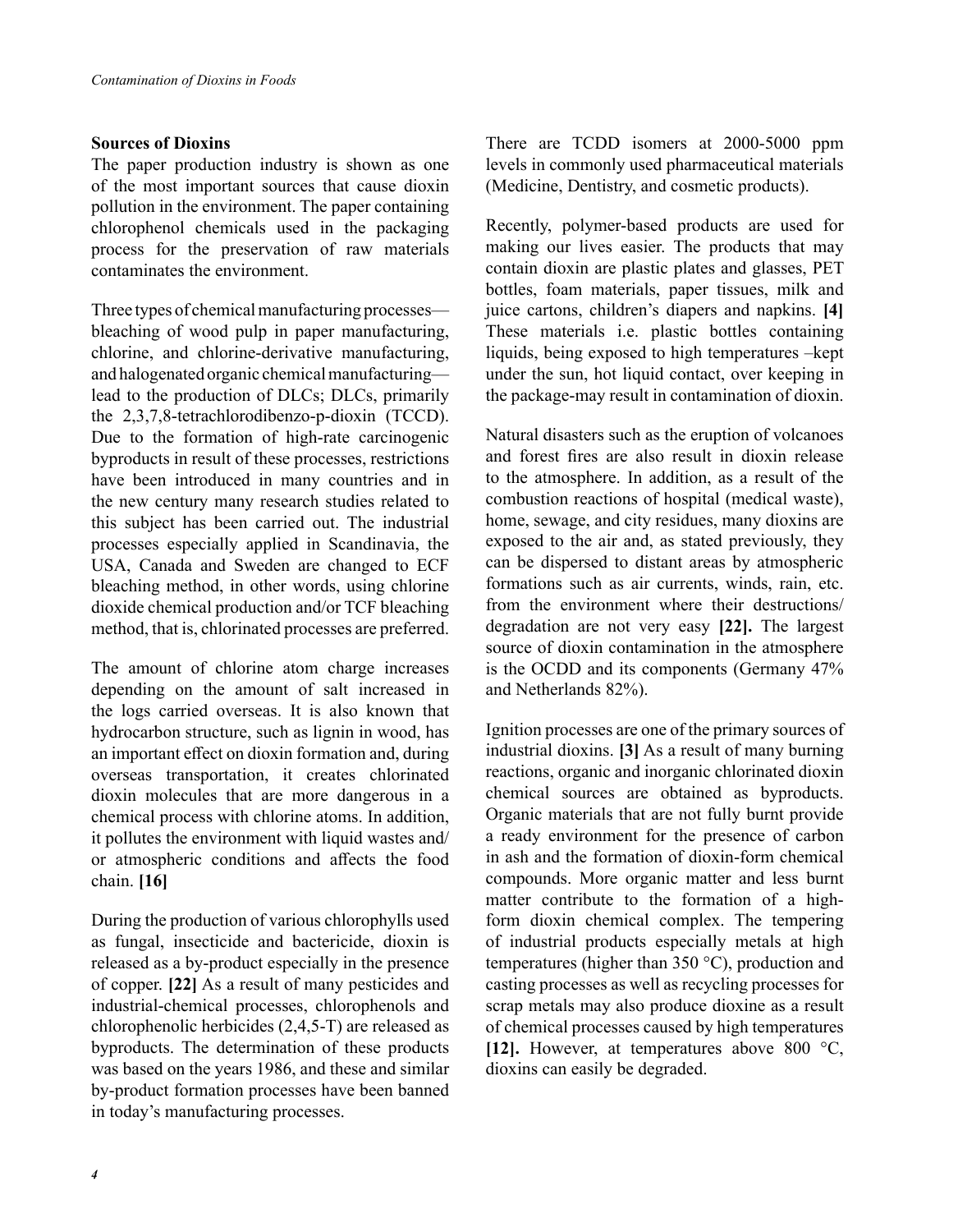Other potential products of dioxin can be listed as engine and mineral oils, fluids and hydraulic fluids, paint and wood preservatives etc. In addition, dioxin is widely used in the cosmetic and drug industry as well as detergents, cleaners, shampoos, shower gels and liquid soaps due to its foaming/effervescence properties. The packaging of dioxin-containing products is especially suitable for peg, oksinol, nonoxynol, polysorbate60, polysorbate80, polyethylene glycol, polyethylene, polyoxyethylene. Furthermore, the carcinogenic chloroform chemical and dioxin complex component is formed by the reaction of the chlorine ions in water due to the use of the triclosan chemical in the packaging in antibacterial soaps, deodorants, toothpaste and shower gels.

#### **Dioxins Toxicity and Toxicokinetics**

#### **Dioxins Toxicity**

All dioxins are not equally toxic. Only 7 out of 75 dioxins have a high level of toxicity. The most important factor for these chemicals to cause a toxic effect in human body is the compatibility of the molecule with the "AhR receptor". The chemical attached to the receptor is more toxic than the loose bound. **[14]** In determining the toxicity rates of the dioxins, the basis of the species known to be the most toxic and its derivatives, and toxicity equivalence factor (TEF) are considered. For this reason, the TEF value of the most toxic derivative which is TCDD is 1; whereas the least toxic PCDD type of dioxin is 0,1. In addition, toxicity values are indicated by TEQ i.e. Total Dioxin Equivalence Factor. According to the World Health Organization (WHO), the TCDD dose values, which can be administered daily as a result of research, has been reported to be 1.4 pg/kg TEQ for humans.

When samples taken from the atmosphere after various burning processes were examined, maximum values of 926 g (1990) and 3870 g (1989) were observed in west Germany and England, respectively. These chemicals are then stored in the air and/or soil by emission and then accumulate in the bodies of living organisms, including the food chain, exposing them to toxic effects. **[1]** An example to explain the effects and damages of dioxins is the possibility of health problems caused by the cows grazing near burning ovens in Germany.When an accumulation of fatty tissues was examined, it was determined that dioxin is not excreted from the bodies of cows and instead stored in the milk, due to the lipophilic properties of the molecule, during the metabolism activities of the animal while grazing.



**Picture 2.1.5:** Daily dioxin consumption TEQ amounts in North America **[18]** (Picture 2.1.5).

This graph shows the amounts in picograms of nutrients and TEQ that enter the human body by dioxin complex molecule on a daily basis.

Fish products is thought to be contaminated with dioxins through waste water. It was determined that dioxins exist in rain, erosion and industrial wastes were combined with suspended substances in the water, and in the sediment of water in the bottom of the water resourses such as lakes, oceans, and rivers. Fish living in these kind of environments may be contaminated with dioxins. In this way, dioxins enter the food chain. As a result of a research conducted on 25 fish farms using commercial feed, it is stated that fish contains more dioxins than salmon that live in other natural environments.

Dioxins, on the other hand, were found to be not present when fish were washed with water since it accumulates in the leaf-wrapping wax layer.

It has been determined that there may be contamination in plastic packaging and that it may pass to people through milk products. According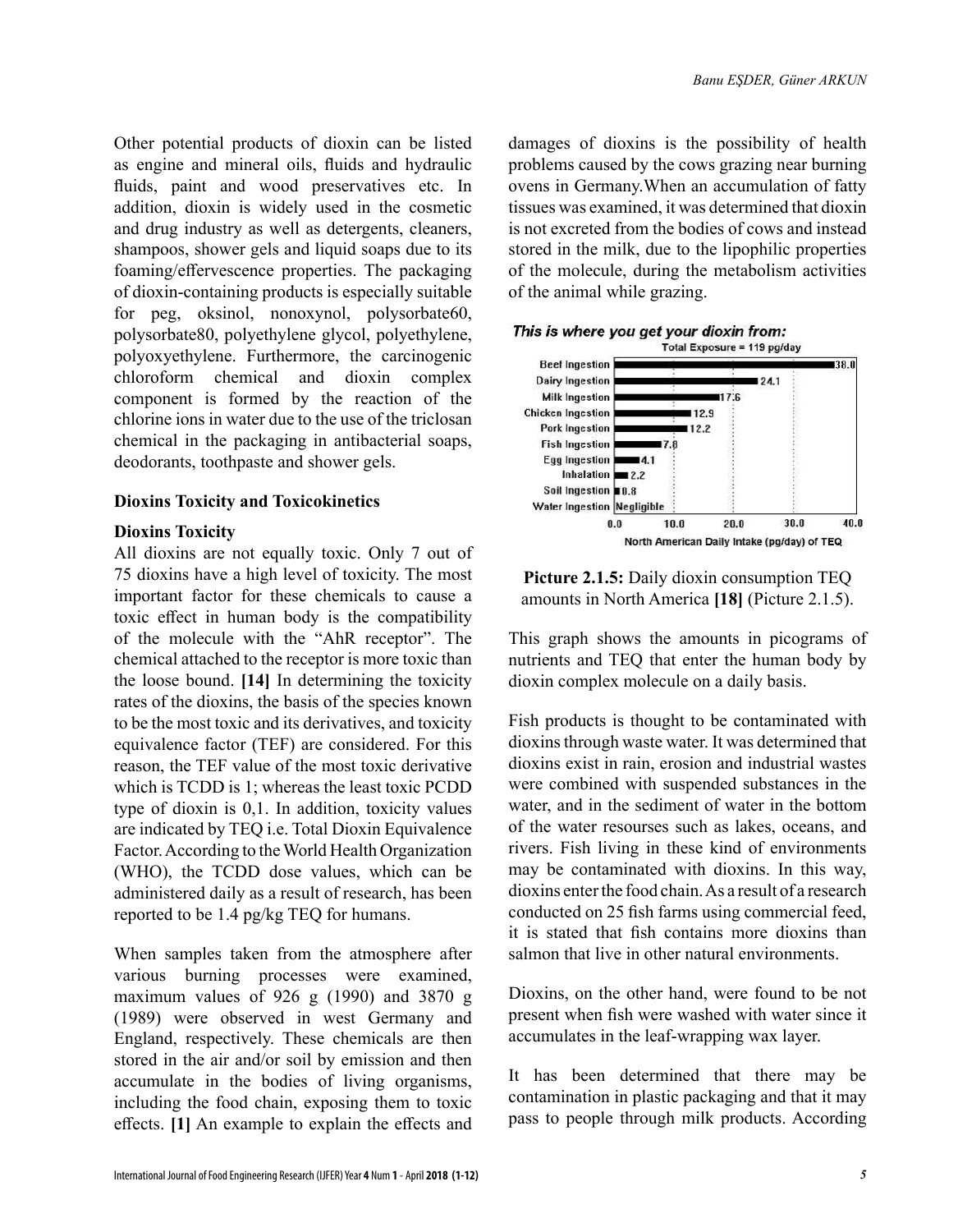to the studies, 8 PVC food packaging materials were examined for the presence of dioxin and it was determined that the PVC had dioxin 2.6-6.9 ng TEQ values per kilogram. The researchers reported that the maximum amount of dioxins in food is estimated to be 0.07 ng TEQ, due to the risk of carrying. **[13]**

#### **The Effects of Dioxins on Human Health**

Dioxin hazards can also be carried from one living organism to another through contamination. The transfer of dioxin to feed, animal and animal food products by air and/or soil in the environment through the human consumption continues.

One of the most dangerous properties of dioxin compounds is that their destruction is difficult, in other words, they are resistant to biological, photolytic and chemical degradation. In this way, they can reach the highest points of the food chain at high concentration without any loss of quantity, and can also be carried away from the environment by means of atmospheric transport mechanisms.

Synthesis and/or production of dioxin complex molecules in any industrial or laboratory environment is prohibited except for the diffusion of the environment through transport. Dioxins can only be analyzed in a laboratory environment, although it is not legal. Dioxins in nature are formed as a result of the exposure of chemical substances to high temperatures during chemical processes. Most of the compounds formed by air are found at high levels in the soil, especially by accumulation/storage method in fat tissues. These complex molecules, which are then transferred to plant sources through the intake of nutrients from the soil, can rise to the upper levels in the food chain through the consumption of contaminated plants by animals. Due to the lipophilic properties, the molecules that accumulate in the fat tissues of animals, which are stable structures, are exposed to dioxins by taking both animal and plant-based foods without being destroyed. It has been determined that there is more accumulation of dioxins than those with high-fat content. Biological half processes were for about a few years for TCDD, recently it is 7-8 years and for PCDF 13 years. **[18]** Dioxins

are metabolized primarily in the liver, converted to water-soluble complex compounds, and excreted by 30% out of the body through urine.

It can be transferred to humans through packaging, drinking water as well as respiratory and skin contact. This is because of the fact that 90% of dioxin poisoning in humans being due to food chain. **[11]**

Abnormalities seen in humans due to dioxins are observed if the amount of toxins accumulated in the body is higher than the specified dose (14ng/kg). If the concentration of dioxin in the body is less than this value, it is converted to water-soluble complex compounds in the liver and excreted through urine; however if it is high and passes through the bloodstream by any means, they may cause DNA mutations. These cancer cells do not show up in the standard tests until they have multiplied to a few billion. Dioxins have been shown to cause major digestive, liver and breast cancers, and have caused abnormalities such as defective kidney formation. In addition, cardiovascular toxicity due to dioxins, nausea, difficulty in breathing, high blood pressure, asthma and acne-style lesions may occur in the skin. **[1,9]**

Women who are exposed to dioxins pass this chemical to their babies through breastfeeding. Thus, babies are under the possible risk of dioxin exposure **[19].** During the lactation process, babies take the dioxins accumulated in the fatty tissues of mother's milk into their bodies **[20]** and according to a study conducted in Japan, it causes mental retardation and cognitive retardation in 8-year-old children in the sense declining their mental ability **[21].**

The most prominent example of dioxin poisoning is the case of Victor Yushchenko, the strongest candidate in the elections of 2004 in Ukraine. In a few weeks, the lesions developed in the form of acne on the face and his skin became grayish. Yushchenko's body contained 50.000 times more dioxins than the level that human body can tolerate. (Picture 2.1.6)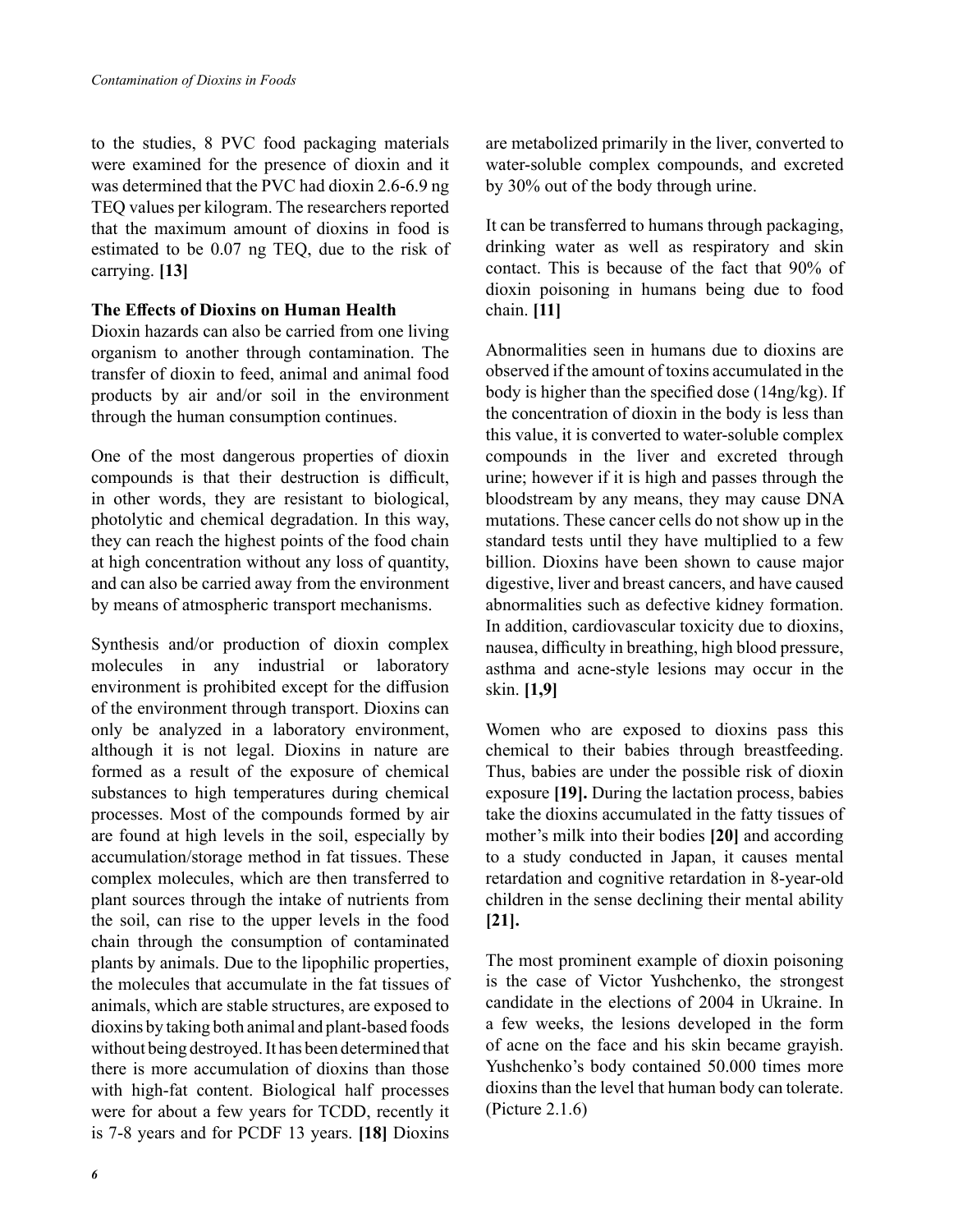

**Picture 2.1.6:** Vicky Yushchenko, a candidate in Ukraine's presidential election, was poisoned by dioxin (www.basinbulteni.com, 14 November, 2016)

TCDD type dioxin was found in his body , which was also used in many civilians during the Vietnam War. In addition, after the industrial accident in 1976 (Seveso/Italy) during the examination in the region chlorine-linked acne was found to occur on many people and children's faces. 2,3,7,8-TCDD dioxin derivatives spread to the area of 15 square meters affect about 37,000 people and cause poisoning cases; 3300 animals were found dead and 447 people have skin lesions caused by serious diseases. **[10]**

The mean daily TEQ intake was determined as 6.3 pg/kg body weight in males and 6.1 pg/kg body weight in females between the ages of 1 and 11. This study shows that the TEQ intake decreases as the age progresses. It was determined that 3.5 and 2.7 TEQ pg/kg body weight levels were found to be in the range of 12-19 ages of men and women; while 2.4 and 2.2 pg/kg body weight concentrations were found among men and women at 20-79 ages, respectively. Men who were 80 yers old and above found to contain 1.8 pg/kg body weight , in women 2 pg TEQ intake/kg body weight was determined. These results show that more TEQ intake is possible in new born infants and children at growing ages with low body weight **[26].** Toxic equivalence of dioxins are given in (Picture 2.1.7.).

| 2,3,7,8-TCDD        | 1      | 2,3,7,8-TCDF        | 0,1    |
|---------------------|--------|---------------------|--------|
| 1,2,3,7,8-PeCDD     | ı      | 2,3,4,7,8-PeCDF     | 0,3    |
|                     |        | 1,2,3,7,8-PeCDF     | 0,03   |
| 1,2,3,4,7,8-HxCDD   | 0,1    |                     |        |
| 1,2,3,6,7,8-HxCDD   | 0,1    | 1,2,3,4,7,8-HxCDF   | 0,1    |
| 1,2,3,7,8,9-HxCDD   | 0,1    | 1,2,3,7,8,9-HxCDF   | 0,1    |
|                     |        | 1,2,3,6,7,8-HxCDF   | 0,1    |
| 1,2,3,4,6,7,8-HpCDD | 0,01   | 2,3,4,6,7,8-HxCDF   | 0,1    |
| OCDD                | 0,0003 | 1,2,3,4,6,7,8-HpCDF | 0,01   |
|                     |        | 1,2,3,4,7,8,9-HpCDF | 0,01   |
|                     |        | OCDF                | 0,0003 |

 $\sigma$  at  $\Lambda$  are according to the total state.

## **Picture 2.1.7:** Toxic Equivalence of Dioxins (World Health Organization)

## **Analysis Methods of Dioxins**

Chromatographic techniques are generally used as the analysis methods of dioxins.

Mainly two methods are commonly used in dioxin analysis;

- HR-GCMS; to determine the source,
- Biotests; contamination frequency, location determination, and size

However, since it has complex structured molecules, specific sample preparation procedures are applied only after a series of different sieving process. The analytical stages are given below.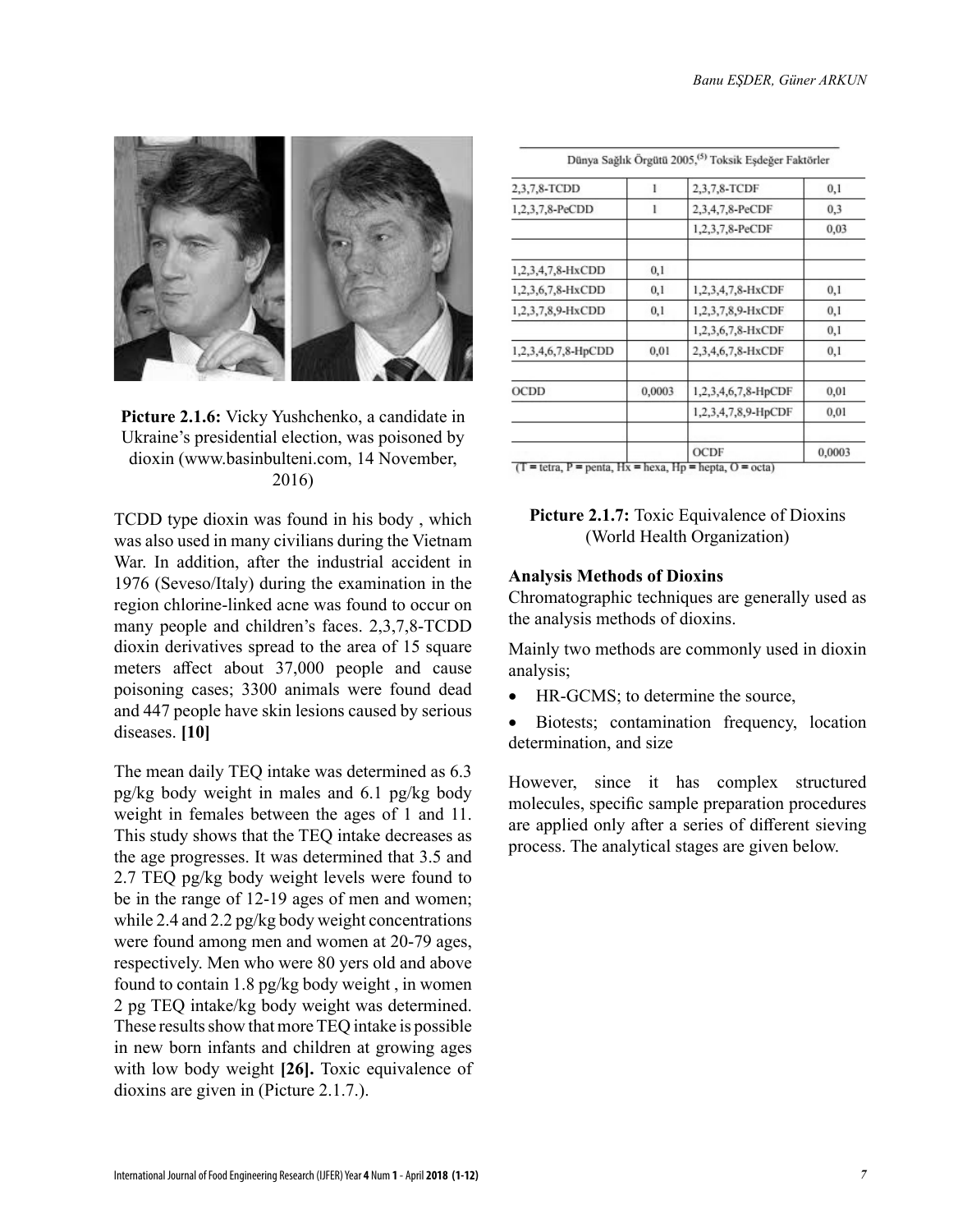### **1. Dioxin extraction processes;**

The weighing of the sample (the weighing of the sample depends on the fat oil ratio of the analysis sample.)

Adding cyclohexane, propanol (to enable the oil and dioxins in the oil phase to be transferred to cyclohexane phase with solvents)



Evaporation in order to obtain oil



**Picture 2.1.8:** Econo Prep Equipment

Separation of the obtained oil into dioxin and PCB fractions with FMS device

Obtaining data and evaluation process



**Picture 2.1.9:** APGC/LC-MS-MS Equipment (Waters)

The classical method used in dioxin analysis is GC (Gas Chromatography) System and GC-MS (Gas Chromatography combined with Mass Chromatography) System for scanning purposes. GC-MS-MS gas spectroscopy-tandem mass spectroscopy is an approved method of analysis according to EU regulations No. 589/2014 and No. 709/2014, June 2014. The accuracy of the sensitivity measurements and the accuracy of the results of the analyses performed in mass spectroscopy depends on the number of ions measured. For the samples with relatively low detection limits needed for dioxin analysis, analysts have caused the need for the technologies that do the detection at the trace level. Therefore, GC-MS-MS devices developed to achieve higher quality results with developing technology, have been produced with high-efficiency electronic ionization sources which produce more ions. Figures 2.1.8, 2.1.9)



**Picture 2.1.10:** TEQ values for GC-HRMS and GC-MS results (ng/kg) **[25]**

Available methods for the determination of dioxin and dioxin-like substances are specified in the relevant American and European regulations [23, 24]. The methods used in the analysis are carried out using the EPA 1668B and EPA 1613 methods determined by the United States Environmental Protection Agency (EPA).

Two analysis methods are used within the scope of dioxin analysis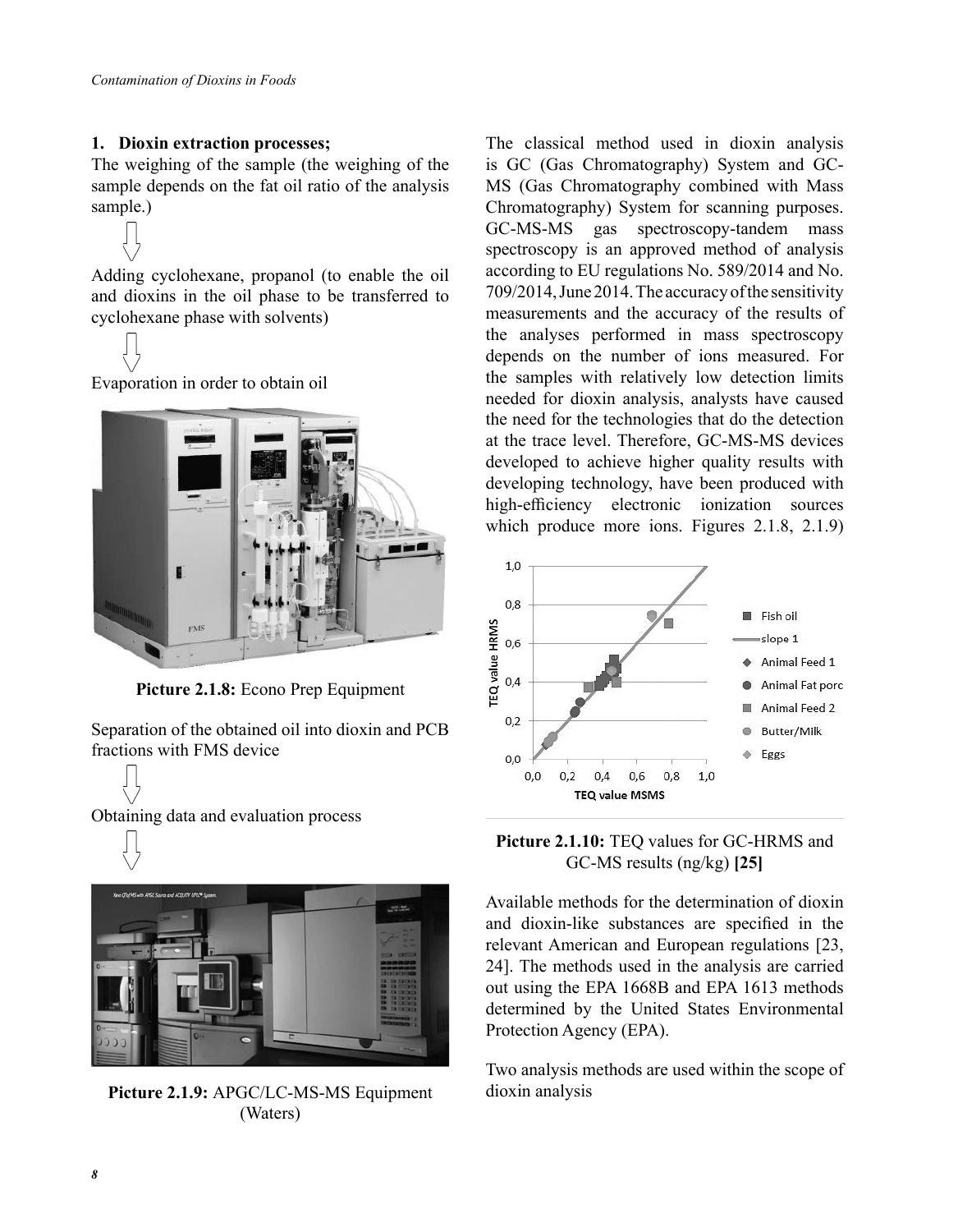- Dioxin analysis in fixed-source emissions (TS EN 1948/2-3)
- Dioxin analysis in food samples (EPA 1668B/ EPA 1613)

In dioxin analysis of fixed-source emissions, it is possible to scan and detect toxic dioxins in the area where they exist. This analysis provides work safety in enterprises. Air, water and soil cleaning of areas from production units is determined through these analyses. Various chemical, physical and microbiological tests are applied to samples taken from these areas and their suitability is determined.

As with all analytical methods, the sample preparation phase is extremely important in dioxin analysis. It is known that consumption material costs and solvent consumption rates in the automatic systems used to prepare dioxin samples are higher than the manual (classical) methods. For this reason, many large and/or small laboratories are using dioxin analysis methods and they complete the sample preparation phase by using classical methods. However, as a result of some analytical studies carried out with the help of the latest technology, classical sample preparation methods are changed towards less expensive automated methods. Also, since this automatic sample preparation method is applied to all matrices, users can easily apply it to their different samples.

## **Legal Regulation of Dioxins on Food**

Dioxins are very stable complex compounds including hydrogen, carbon, oxygen and chlorine atoms in their structures. As a result of the research study carried out, it was determined that they were harmful and triggered by the carcinogenic effect mechanism. These effects, especially as a result of plastics to high temperatures are revealed and many restaurant companies have abandoned the use of plastic and paper products. However, there are some legal gaps in Turkey concerning these matters.

While there are legal sanctions in developed countries on this issue, there is not enough dedication and resources for the implementation of deterrent official procedures in Turkey. In European

countries, there have been restrictions on the use of plastic materials in contact with food, adhered to certain rules. However, there is limited control in Turkey. In our country, these issues need to be dealt with more care and the necessary legal regulations and control systems should be established.

Analysis of dioxin complex chemicals is carried out by the official laboratories of the Ministry of Food, Agriculture and Livestock in Turkey on the foods to be impoted and exported.

The levels of dioxins obtained as a result of analyses are evaluated according to the values defined in the regulations on foods i.e regulation on the contaminats of the foods of Turkish Food Codex and the regulaton on undesirable substences in Feeds. During exportation of foods, when the product parties belonging to the samples analysed for dioxins and found to be contaminated at exceeding levels are rejected in importation and export and recalled as the result of official controls. When the high levels of dioxins are determined in the parties, the parties are collected and destroyed **[6].**

EFSA and WHO, the leading work institutions in Europe, continue their research on dioxins and its derivatives worldwide by increasing their research on dioxins and their effects on human health, such as chemical structure, toxicity and the effects on human health. The European Union organizes meetings where certain groups are involved in this issue and conduct studies to determine the maximum daily dioxin level that a person can be exposed to and non-toxic on a mass basis, including the age/gender discrimination arising from the research.

Dioxin and its derivatives are included in the carcinogenic substances group by (EPA) and the (WHO). The American (EPA) states that as a result of experimental studies conducted in guinea pigs, the higher levels of dioxin molecule that can cause harm to humans, the higher the risk of cancer in the body. This value was determined as the lowest dioxin load of 14 ng/kg.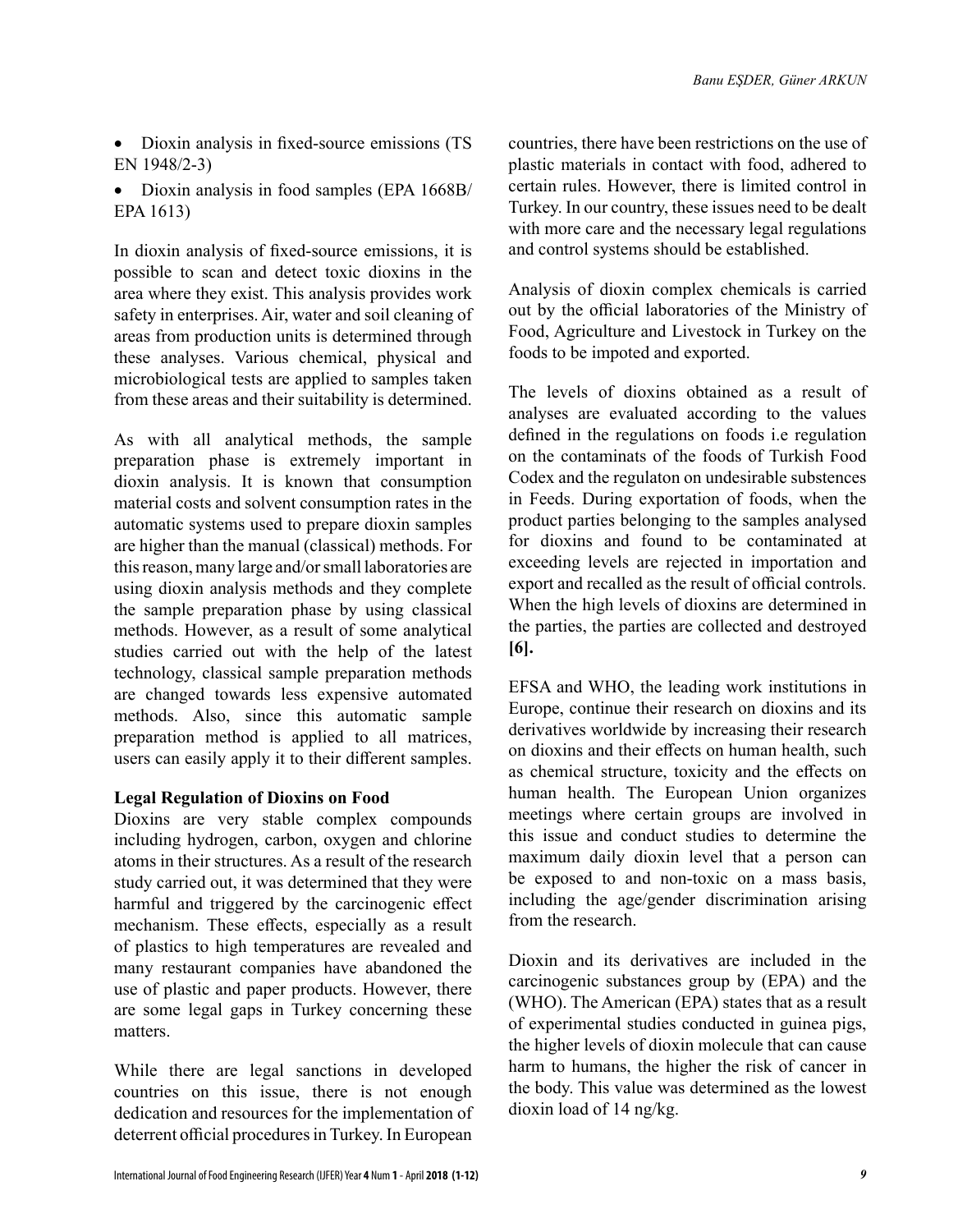The European Parliament has increased the pressure to create legal legislation to limit the use of this toxic substance, and urged some institutions to take action and emphasized that it should be implemented by using different methods as a result of the technological developments and elaborately examining, developing, and even taking the necessary measures for further analysis of the methods of analysis.

In addition, the world market, especially in Poland and the Czech Republic some exported products through the transmission of meat and animal products a result of analysis dioxin chemical substances containing processed meat and animal products were collected from the market and destroyed.

As a result of such developments, Japan, which is one of the countries concerned about the quality of the products imported to their countries and the health attributes, has reported that it has increased the control of food imports from Germany. Some products imported from Germany as a result of previous research and analysis are pork and pork processed products as a result of the discovery of dioxin chemicals, and thus dioxin was ordered to be analyzed in the imported products.

In the guar gum, which is also known as guarana, the members of the European Union have determined that there is dioxin at the highest values due to the analysis of the guar bean legume, which is also known as guarana, obtained from India. For this reason, following the inspection of suppliers, they increased the frequency of analysis of imports and included some criminal procedures in order to take more deterrent measures for firms. Guaran, guaran beans; dairy products (especially yogurt), and mayonnaise are used quite often, and as a result accumulation of toxic effects have been determined in the body human.

While the other countries in the world, especially European countries are taking more positive steps and critical measures on this issue, Turkey's attitude about this issue is relatively slow and not constructive with respect to taking precautions. Thus, concerning the dioxins, necessary controls and precautions must be regulated and performed in terms of food safety.

#### **CONCLUSION**

Today, toxic chemicals continue to threaten our health and environment all over the world. In other words, it is almost impossible to be not exposed to chemicals in our daily life. It is known that continuous industrial processes and their products pollute our environment and our lives. The chemical complex components of dioxin, which has been in our lives for almost thirty years, is among the most harmful chemicals.

Dioxins are not found naturally in the environment; they are formed as a result of various industrial processes. Their harmful effects on the environment and human are well-known. Dioxins are released as main and/or by-product in result of a process in which they are involved conbustion reaction in the presence of chlorine during the production of a substance containing chlorine and bromine. The process of burning and burning in industrial processes, processing and forming of metal and similar products, disposal of solid wastes, bleaching and cooking of paper pulp are the results of the conversion of chlorinated compounds into dioxin complex components.

When the dioxins are formed, atmospheric weather conditions and/or water can be released to areas far away from the environment and thus can be accumulated in soil and plants in solid or gas phase. Dioxins being hydrophilic, the substances they have a dense accumulation in animal tissues and soil. As a result of this accumulation, they easily enter in the food production chain through consumption of contaminated products. This is why the entry of dioxin into the human body is taken by means of animal foods such as meat, chicken and fish, and animal products such as milk and eggs.

In order to provide a healthier society and a clean environment for future generations, everyone needs to be more sensitive about it. The most important task falls to the food authority and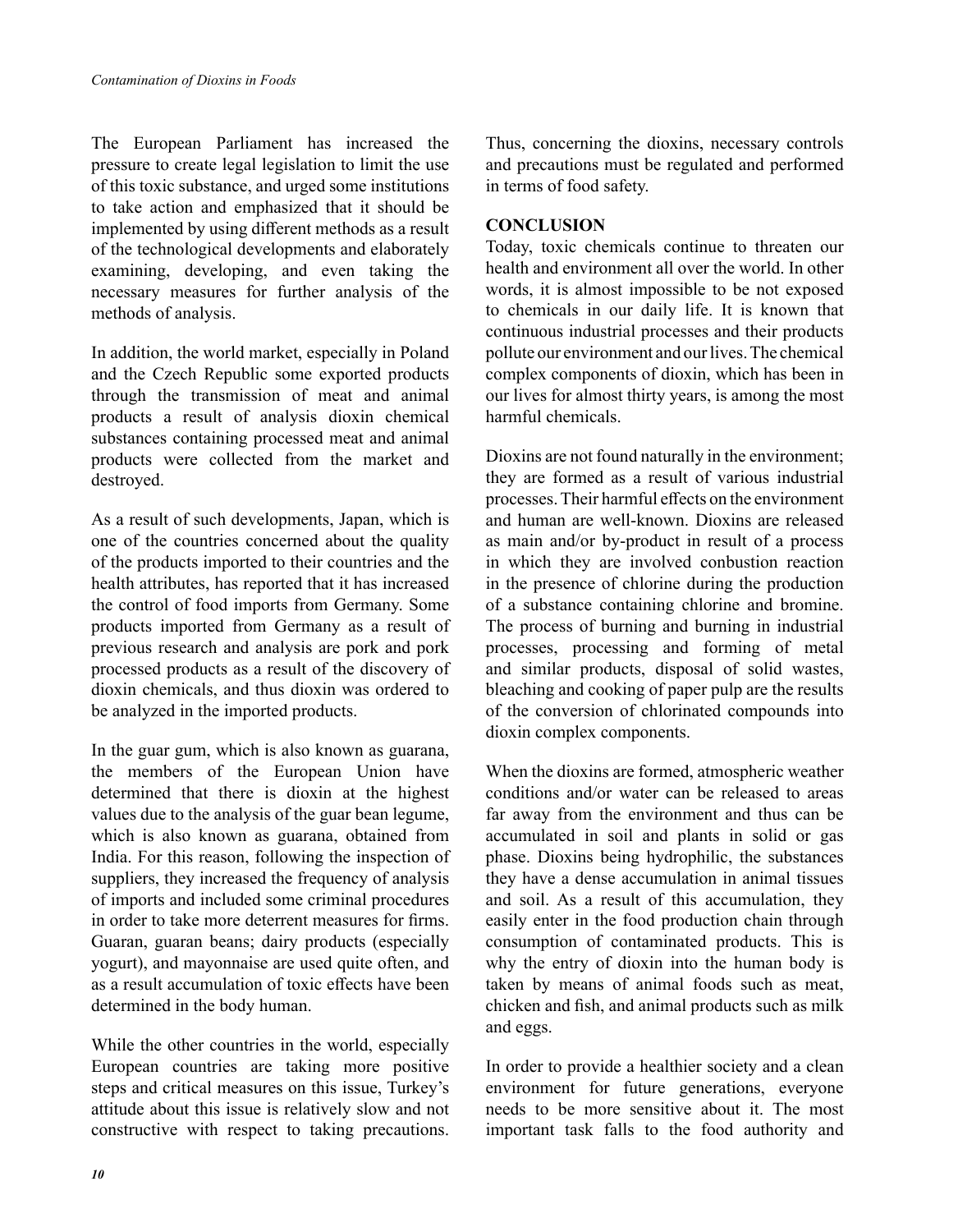senior officials of the countries. In particular, waste that causes pollution through pre-treatment process and disposals. According to the types of industrial processes, such as burning and control of burning processes and control of foods for dioxin contamination levels. In addition, preparation of regulations, official control of dioxins in foods; developing and using reliable methods of analyses are the main activities in order to prevent and control of dioxins in terms of the food safety.

## **REFERENCES**

[1] Arıkan, D., Yetim, H., Sağdıç, O., Kesmen, Z. 2009. Dioxin contamination in food and its effects on human health. Journal Of Food Technologies, 12, 9-15.

[2] M. Van den Berg, L.S. Birnbaum, M. Denison, M. De Vito, W. Farland, M. Feeley, H. Fiedler, H. Hakansson, A. Hanberg, L. Haws, M. Rose, S. Safe, D. Schrenk, C. Tohyama, A. Tritscher, J. Tuomisto, M. Tysklind, N. Walker, R.E. Peterson, 2005 re-evaluation of human and mammalian genetic equivalence factors for dioxin and dioxinlike compounds of the World Health Organization, Toxicology. Science. 93 (2006) 223–241.

[3] RN. Hoover. Dioxin dilemmas, J Natl Cancer Inst., 91:745-746, 1999.

[4] G. Bröker, P. Bruckmann, H. Gliwa, Study of dioxin sources in North Rhine-Westphalia, Chemosphere, 38 (8): 1913-24, 1999.

[5] Carcinogenic substances in chicken feed, (no date)

http://www.ntvmsnbc.com/id/25167591/received from the address.

[6] The additives used in products covered within the scope of this communiqué must be in compliance with Annex 1 of this communiqué and 2nd section of the "Turkish food Codex regulation", 29.12.2011 date ve 28157 Number Official Gazette (no date)

http://www.gkgm.gov.tr/mevzuat/kodeks/kodeks\_ yonetmelik/bulasanlar\_yonetmelik.htmlreceived from the address.

[7] J. Tuomisto, T. Vartiainen and J.T. Tuomisto, Synopsis on Dioxins and PCBs, National Institute for Health and Welfare, (no date)

http://www.thl.fi/thl-client/pdfs/81322e2c-e9b6- 4003-bb13-995dcd1b68cbreceived from the address.

[8] P. Boffetta, K.A. Mundt, H.O. Adami, P. Cole, J.S. Mandel, TCDD and cancer: a critical review of epidemiologic studies, Crit. Rev.Toxicol., 41(7): 622-36, 2011.

[9] F. Şahbaz, J. Acar. Dioxins and the Dioxin contamination possibility on Foods, Food, 18 (4) 243-245, 1993.

[10] Dioksin Danger; Are the dioxins the most dangerous chemical in our environment? (no date)

http://en.opasnet.org/w/Are\_the\_dioxins the most dangerous chemicals in our environment%3Freceived from the address.

[11] Yalçın, H., 2015. Dioxin and polyclinic biphenyls. Clinics In Turkey, J Food Hyg Technol – Special Topics., 1, 38-47.

[12] O. Ciftci, Investigation of dioxin and similar compound levels in the butter consumed in elazığ and its environments, Fırat UniversityJournal of Health Care, 22(5):289-292, 2008.

[13] Lau, O. W. and Wongb, S. K. 2000. Contamination in food from packaging material. J. of Chromatography A, 882 (1-2), 255-270.

[14] Hişmioğulları, Ş.E, Hişmioğulları, A.A., Aşkar, Kontaş, T. 2012. Toxic effects of dioxin and similar chemicals. Balıkesir Journal of Health Care, 1, 23-27.

[15] Baytok, E., Bingöl, N.T. 2013. The toxins that enter our food table and our lives: dioxin. Journal of YYU Vet., 24, 45-49.

[16] Vural H., 1995. Dioxin and furan isomers in terms of food pollution. Ecology Environment Derg., 15, 45-49.